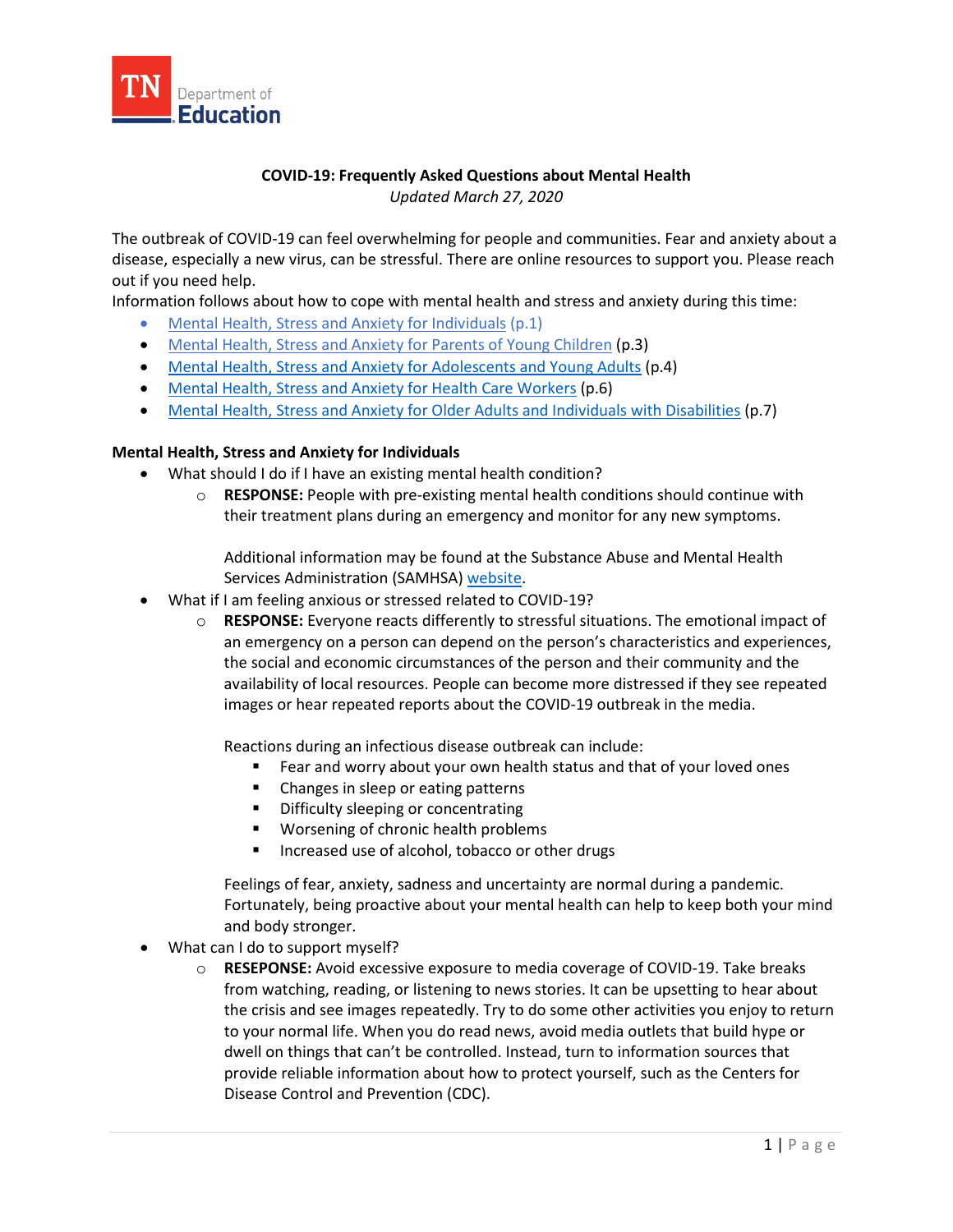

Recognize the things you can control. Take care of your body. Take deep breaths, stretch or meditate. Try to eat healthy, well-balanced meals, exercise regularly, get plenty of sleep and avoid alcohol and drugs.

Make time to unwind and remind yourself that strong feelings will fade. Connect with others. Share your concerns and how you are feeling with a friend or family member. Maintain healthy relationships. Maintain a sense of hope and positive thinking.

Maintain proper infection control techniques such as hand-washing and social distancing.

Make preparations for a couple of weeks at home, in case this becomes necessary. Consider what you may do if you are stuck at home and what you can do to put this time to positive use. If you have the resources to plan for disruptions in daycare, shopping, school, etc., it may be worth thinking these through proactively.

Check how realistically you are viewing the situation. The Centers for Disease Control and Prevention (CDC) has continually pointed out that the vast majority of individuals, even if they do get sick, will not become terribly ill. Avoid dramatic media and stick to credible sources of information, such as the CDC. Social media is not a great source of information.

Keep yourself grounded. Exercise, meditate. Talk to your friends on the phone if you can't see them in person. Try to get regular sleep and a healthy diet. It is not unusual for individuals to experience disruptions in both eating and sleeping during a crisis, and it is very important to try to maintain healthy habits, and to avoid strategies such as using drugs or alcohol to handle stress.

Practice mindfulness. By learning to be more mindful, we can decrease our stress levels, feel happier and focus on what's really important. Put on some music, take a break, think a positive thought, and breathe, breathe and breathe.

- What are some of the things you can't control?
	- o **RESPONSE:** All you can do is pay attention to those things above that you can control. Worrying will merely aggravate the situation and put unnecessary stress on your body.

The infection is likely to spread through the population in unpredictable ways. There is nothing you can do about this. If you follow precautions you are less likely to get sick, but there are no guarantees.

There is some benefit to planning. But after you have a plan, move on and focus on living your life rather than worrying about the virus. Don't try to control other people's reactions. Listen and help people work through the facts concerning the virus, but understand that hyping or denying the existence of a threat is not helpful.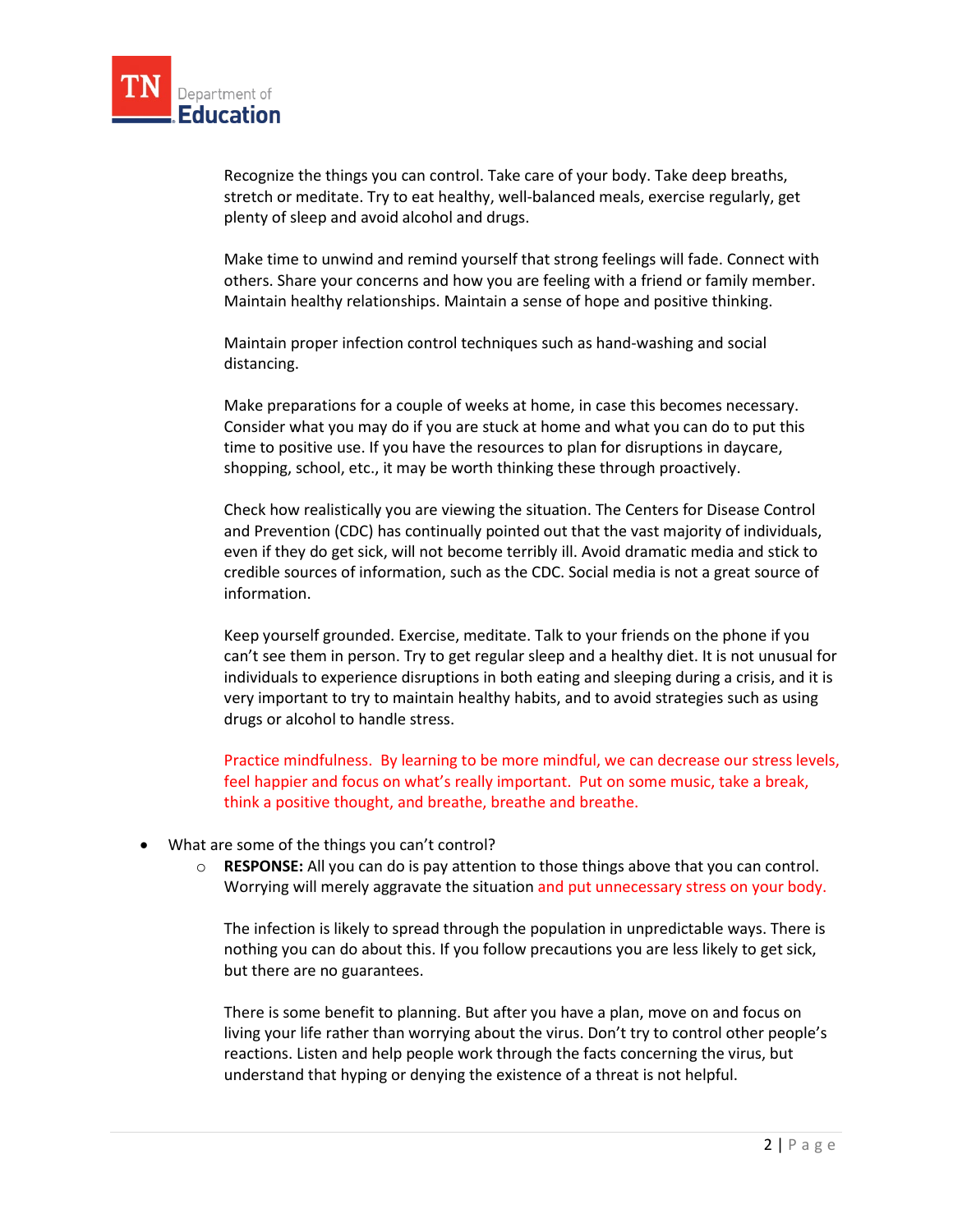

Call your health care provider if stress reactions interfere with your daily activities for several days in a row.

- Where can I find additional resources?
	- o **RESPONSE:** Here are some additional resources
		- **CDC:** Mental Health and Coping with COVID-19
		- **CDC: [Taking Care of Your Emotional Health](https://emergency.cdc.gov/coping/selfcare.asp)**
		- **SAMHSA[: Warning Signs and Risk Factors for Emotional Distress](https://www.samhsa.gov/find-help/disaster-distress-helpline/warning-signs-risk-factors)**
		- The Center for the Study of Traumatic Stress: Coronavirus and Emerging [Infectious Disease Outbreaks Response](https://www.cstsonline.org/resources/resource-master-list/coronavirus-and-emerging-infectious-disease-outbreaks-response)
		- **EXECOC:** [Strategies to Help Children Cope With a Disaster](https://www.cdc.gov/childrenindisasters/helping-children-cope.html)
		- **SAMHSA's FACT SHEET:** [Coping With Stress During Infectious Disease Outbreaks](https://store.samhsa.gov/product/Coping-with-Stress-During-Infectious-Disease-Outbreaks/sma14-4885)
		- **SAMHSA's FACT SHEET:** Taking Care of Your Behavioral Health: Tips for Social [Distancing, Quarantine, and Isolation During an Infectious Disease Outbreak](https://store.samhsa.gov/product/Taking-Care-of-Your-Behavioral-Health-During-an-Infectious-Disease-Outbreak/sma14-4894)
		- SAMHSA's FACT SHEET: [Talking with Children: Tips for Caregivers, Parents, and](https://store.samhsa.gov/product/Talking-With-Children-Tips-for-Caregivers-Parents-and-Teachers-During-Infectious-Disease-Outbreaks/PEP20-01-01-006)  [Teachers during Infectious Disease Outbreaks](https://store.samhsa.gov/product/Talking-With-Children-Tips-for-Caregivers-Parents-and-Teachers-During-Infectious-Disease-Outbreaks/PEP20-01-01-006)
		- SAMHSA's Disaster Distress Helpline provides 24/7, 365-day-a-year crisis counseling and support to people experiencing emotional distress related to natural or human-caused disasters. This toll-free, multilingual, and confidential crisis support service is available to all residents in the United States and its territories: 1-800-985-5990
		- **Help is always available through the following resources:**  State Crisis Line: 1-855-CRISIS-1 (i-855-274-7471) National Prevention Lifeline: 1-800-273-TALK (1-800-273-8255) Crisis Text Line: Test TN to 741 741

#### **Mental Health, Stress and Anxiety for Parents of Young Children**

- How can I help my children?
	- o **RESPONSE:** Children react, in part, to what they see from the adults around them. When parents and caregivers deal with the COVID-19 calmly and confidently, they can provide the best support for their children. Parents can be more reassuring to others around them, especially children, if they are better prepared.

<span id="page-2-0"></span>Not all children respond to stress in the same way. Some common stress-related behavior to watch for in children include:

- Excessive crying and irritation
- **Returning to behaviors they have outgrown, like toileting accidents or** bedwetting
- **Excessive worry or sadness**
- **Unhealthy eating or sleeping habits**
- **IF Indial Tritability and "acting out" behaviors**
- **Poor school performance or avoiding school**
- **•** Difficulty with attention and concentration
- Avoidance of activities enjoyed in the past
- **Unexplained headaches or body pain**
- Use of alcohol, tobacco, or other drugs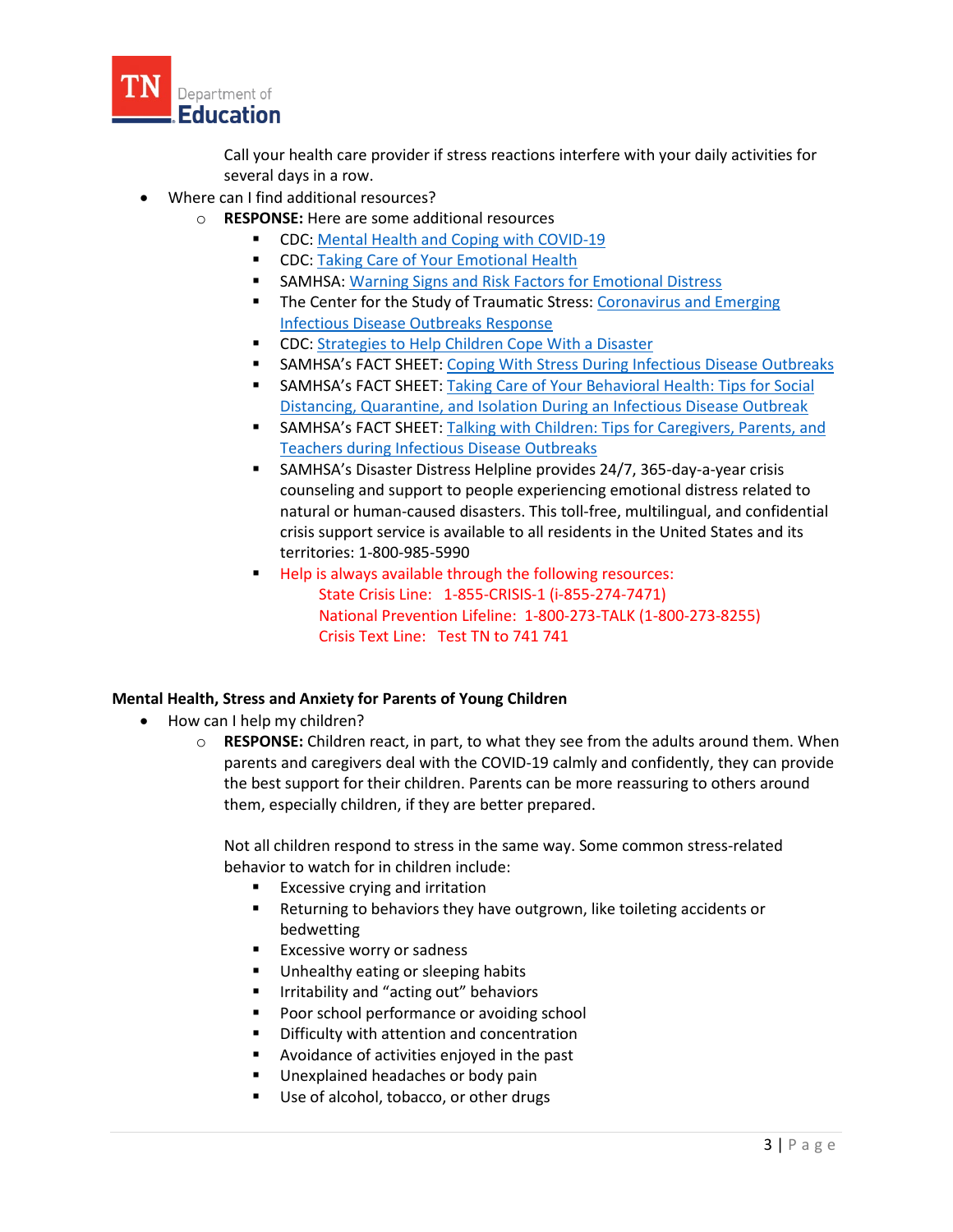

- What can I do to support my child?
	- o **RESPONSE:** Take time to talk with your child about the COVID-19 outbreak. Answer questions and share facts about COVID-19 in a way that your child can understand: [https://www.cdc.gov/coronavirus/2019-ncov/about/share-facts.html.](https://www.cdc.gov/coronavirus/2019-ncov/about/share-facts.html) Limit your child's exposure to media coverage of COVID-19. Children may misinterpret what they hear and can become frightened about something they do not understand.

Reassure your child that they are safe. Let them know it is okay if they feel upset. Share with them how you deal with your own stress so that they can learn how to cope from you.

Help children find positive ways to express disturbing feelings such as fear and sadness. Every child has his/her own way to express emotions. Sometimes engaging in a creative activity, such as playing and drawing, can facilitate this process. Children feel relieved if they can express and communicate their disturbing feelings in a safe and supportive environment.

Help your child to have a sense of structure. When it is safe to return to school or child care, help them return to their regular activity. Be a role model; take breaks, get plenty of sleep, exercise, and eat well. Connect with your friends and family members and rely on your social support system.

 Create a safe physical and emotional environment by practicing the 3 R's: Reassurance, Routines, and Regulation.

 The American Academy of Child and Adolescent Psychiatry has more resources and information about children and anxiety:

[https://www.aacap.org/AACAP/Families\\_and\\_Youth/Resource\\_Centers/Anxiety\\_Disorder\\_Resource\\_Ce](https://www.aacap.org/AACAP/Families_and_Youth/Resource_Centers/Anxiety_Disorder_Resource_Center/FAQ.aspx#anxietyfaq2) [nter/FAQ.aspx#anxietyfaq2](https://www.aacap.org/AACAP/Families_and_Youth/Resource_Centers/Anxiety_Disorder_Resource_Center/FAQ.aspx#anxietyfaq2)

> The American Academy of Child and Adolescent Psychiatry has more information about talking to children about coronavirus (COVID-19):

[https://www.aacap.org/App\\_Themes/AACAP/Docs/latest\\_news/2020/Coronavirus\\_COVI](https://www.aacap.org/App_Themes/AACAP/Docs/latest_news/2020/Coronavirus_COVID19__Children.pdf) D19 Children.pdf

- Where can I find additional resources?
	- o **RESPONSE:** Here are some additional resources
		- CDC: Mental Health and Coping with COVID-19
		- **CDC:** [Taking Care of Your Emotional Health](https://emergency.cdc.gov/coping/selfcare.asp)
		- **SAMHSA[: Warning Signs and Risk Factors](https://www.samhsa.gov/find-help/disaster-distress-helpline/warning-signs-risk-factors) for Emotional Distress**
		- **The Center for the Study of Traumatic Stress: Coronavirus and Emerging** [Infectious Disease Outbreaks Response](https://www.cstsonline.org/resources/resource-master-list/coronavirus-and-emerging-infectious-disease-outbreaks-response)
		- **CDC:** [Strategies to Help Children Cope With a Disaster](https://www.cdc.gov/childrenindisasters/helping-children-cope.html)
		- **SAMHSA's FACT SHEET: [Coping With Stress During Infectious Disease Outbreaks](https://store.samhsa.gov/product/Coping-with-Stress-During-Infectious-Disease-Outbreaks/sma14-4885)**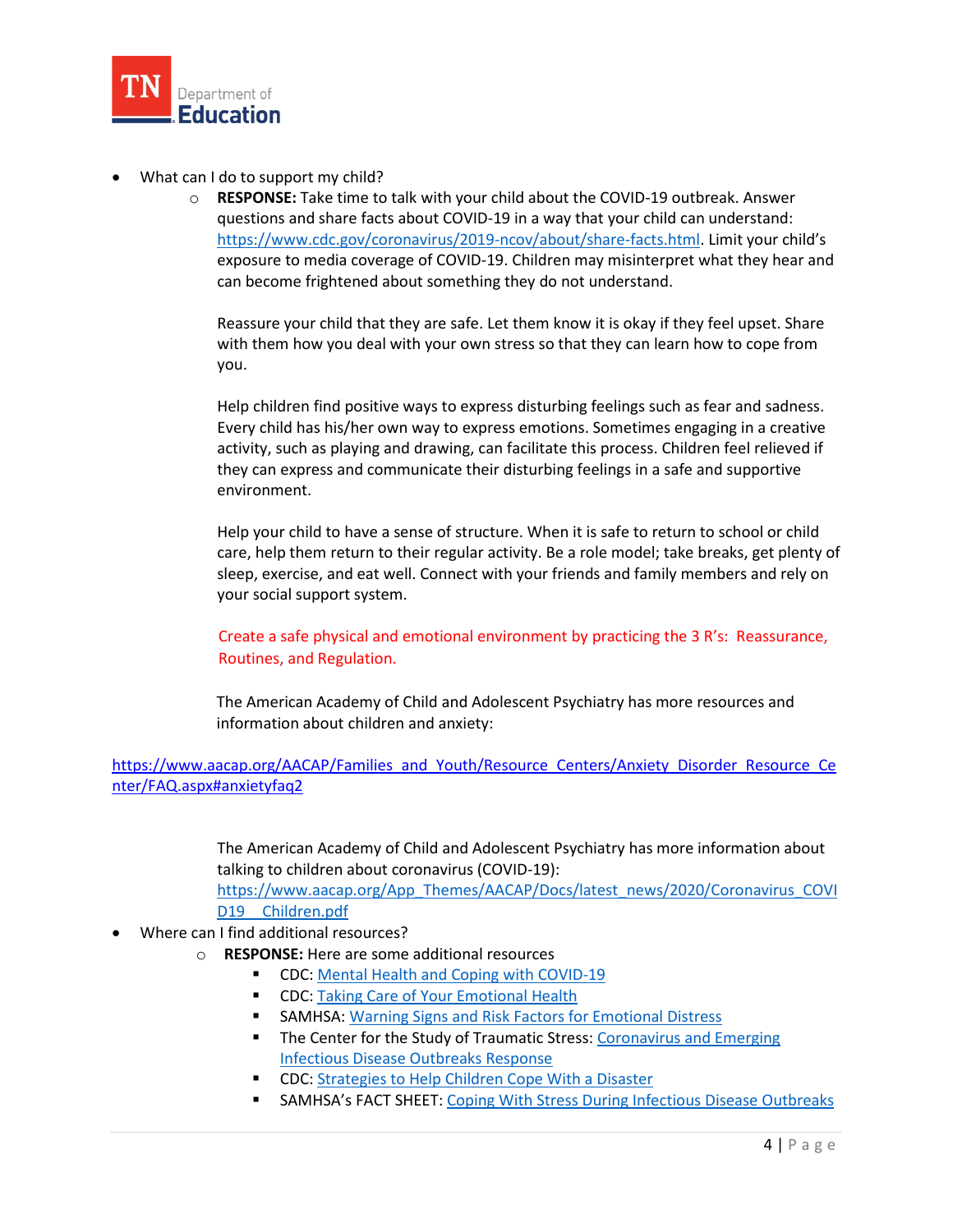

- SAMHSA's FACT SHEET: [Taking Care of Your Behavioral Health: Tips for Social](https://store.samhsa.gov/product/Taking-Care-of-Your-Behavioral-Health-During-an-Infectious-Disease-Outbreak/sma14-4894)  [Distancing, Quarantine, and Isolation During an Infectious Disease Outbreak](https://store.samhsa.gov/product/Taking-Care-of-Your-Behavioral-Health-During-an-Infectious-Disease-Outbreak/sma14-4894)
- SAMHSA's FACT SHEET: [Talking with Children: Tips for Caregivers, Parents, and](https://store.samhsa.gov/product/Talking-With-Children-Tips-for-Caregivers-Parents-and-Teachers-During-Infectious-Disease-Outbreaks/PEP20-01-01-006)  [Teachers during Infectious Disease Outbreaks](https://store.samhsa.gov/product/Talking-With-Children-Tips-for-Caregivers-Parents-and-Teachers-During-Infectious-Disease-Outbreaks/PEP20-01-01-006)
- <span id="page-4-0"></span> SAMHSA's Disaster Distress Helpline provides 24/7, 365-day-a-year crisis counseling and support to people experiencing emotional distress related to natural or human-caused disasters. This toll-free, multilingual, and confidential crisis support service is available to all residents in the United States and its territories: 1-800-985-5990

# **Mental Health, Stress and Anxiety for Adolescents and Young Adults**

- What should I do if I have an existing mental health condition?
	- o **RESPONSE:** People with pre-existing mental health conditions should continue with their treatment plans during an emergency and monitor for any new symptoms.

Additional information may be found at the Substance Abuse and Mental Health Services Administration (SAMHSA) website[, https://www.samhsa.gov/disaster-preparedness.](https://www.samhsa.gov/disaster-preparedness)

- Everyone is worrying about the coronavirus pandemic, but everyone I know is healthy. Should I worry?
	- o **RESPONSE:** Everyone reacts differently to stressful situations. Adolescents and young adults often feel like nothing can go wrong. While this is normal, and can help reduce your worries, make sure you take steps to stay healthy.

Recognize others may be hiding their worries in many ways. Some people become very irritable, angry and even start fights with others. Sleep and eating may become disrupted. Especially if other frightening things have happened, some youth may develop nightmares or have panic attacks. Still others may increase their use of alcohol, tobacco and drugs to escape from what is going on.

- What can I do to help cope?
	- o **RESPONSE:** Limit your screen time. Limit your time watching, reading or listening to news stories. Avoid scrolling through your friends Instagram or Snap posts about illness and COVID-19.

Go outside or get some exercise. Draw, write in a journal or use music to express your thoughts and feelings. Do things that make you feel good and are also good for you.

Plan the things you *can* do: wash your hands, carry wet wipes or other items when you are out in public. Recognize the things you can control, like having good hygiene.

Reach out to your friends and family. If you can, talk about you how you are feeling. Talk about anything positive — laugh, joke. Make sure you get enough sleep and stick to your pre-COVID-19 routine as much as you can. Let someone know if you are not able to do your usual activities because of your worrying.

- My school is closed. Now what?
	- o **RESPONSE:** Keep up your usual routine. Even if school is not required, maintaining structure to your days will help you feel in control. Routine is comforting. Schedule activities to help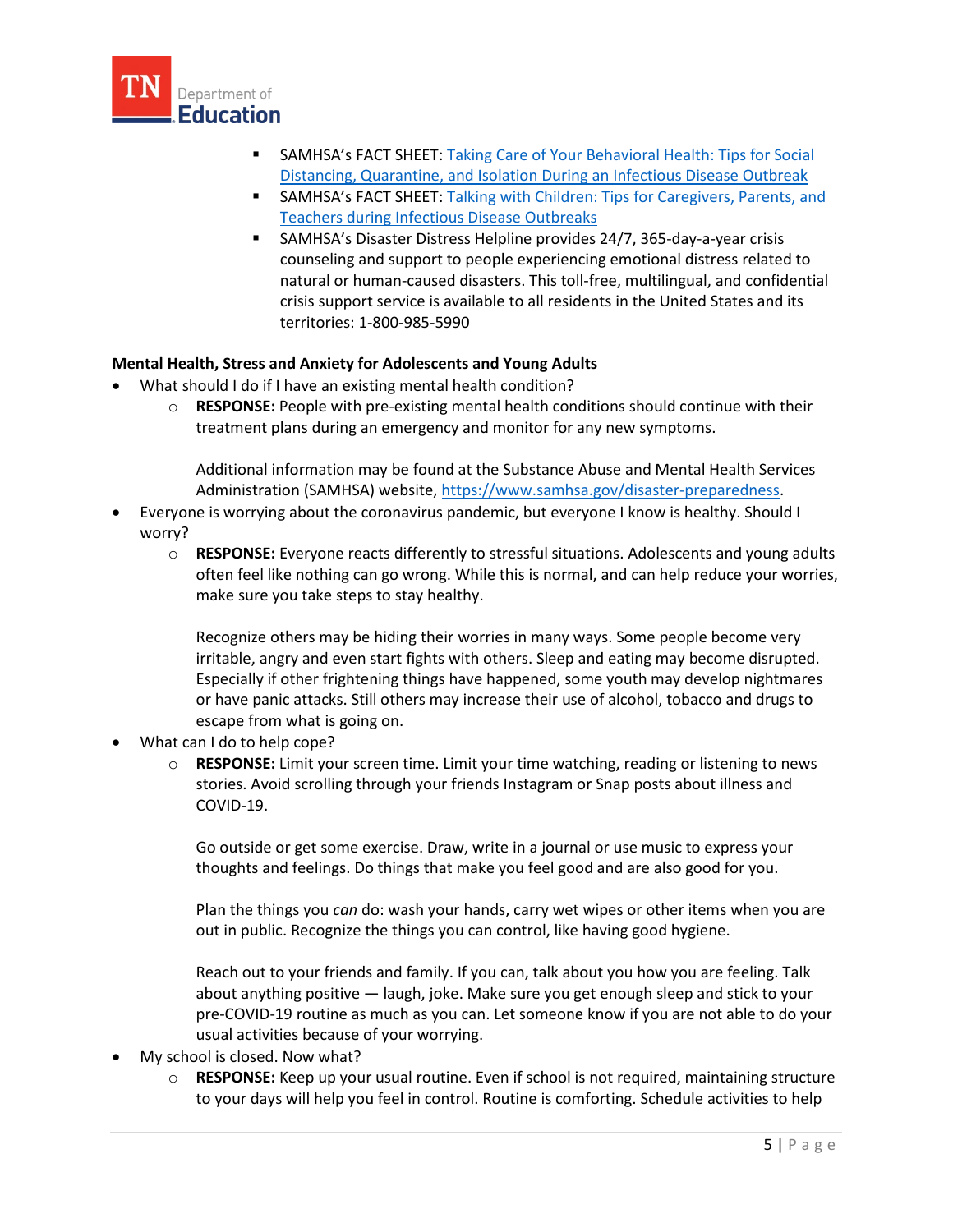

distract you and to keep you connected with your friends. If you need to practice social distancing, you can still connect with others. Ask your family or other supports to reach out to you as well.

- Where can I find additional resources?
	- o **RESPONSE:** Here are some additional resources
		- **CDC:** Mental Health and Coping with COVID-19
		- **CDC:** Taking Care of Your Emotional Health
		- **SAMHSA: Warning [Signs and Risk Factors for Emotional Distress](https://www.samhsa.gov/find-help/disaster-distress-helpline/warning-signs-risk-factors)**
		- The Center for the Study of Traumatic Stress: Coronavirus and Emerging Infectious [Disease Outbreaks Response](https://www.cstsonline.org/resources/resource-master-list/coronavirus-and-emerging-infectious-disease-outbreaks-response)
		- CDC: Strategies to Help Children Cope With a Disaster
		- **SAMHSA's FACT SHEET: Coping With Stress During Infectious Disease Outbreaks**
		- **SAMHSA's FACT SHEET: Taking Care of Your Behavioral Health: Tips for Social** [Distancing, Quarantine, and Isolation During an Infectious Disease Outbreak](https://store.samhsa.gov/product/Taking-Care-of-Your-Behavioral-Health-During-an-Infectious-Disease-Outbreak/sma14-4894)
		- **SAMHSA's FACT SHEET:** Talking with Children: Tips for Caregivers, Parents, and [Teachers during Infectious Disease Outbreaks](https://store.samhsa.gov/product/Talking-With-Children-Tips-for-Caregivers-Parents-and-Teachers-During-Infectious-Disease-Outbreaks/PEP20-01-01-006)
		- SAMHSA's Disaster Distress Helpline provides 24/7, 365-day-a-year crisis counseling and support to people experiencing emotional distress related to natural or humancaused disasters. This toll-free, multilingual, and confidential crisis support service is available to all residents in the United States and its territories: 1-800-985-5990

### **Mental Health, Stress and Anxiety for Health Care Workers**

- What should I know?
	- o **RESPONSE:** As a health professional, you may feel overwhelmed. As a person working with individuals who are potentially ill, you also likely have concerns about the risk of becoming infected yourself. You may also be concerned about your own financial security and family in the event of a quarantine or infection.

<span id="page-5-0"></span>It is important to look after yourself and maintain a balanced view of the situation. There are some things you can control, and other things that you can do nothing about. The challenge is to separate these things so that you can take reasonable steps to protect yourself, but also let go of worries and anxieties that simply get in your way. It will be important to help your clients make the same distinctions.

It is important to recognize that health care workers can suffer secondary trauma as a result of their emotional involvement with distressing situations. Check in with yourself, noting if you have any symptoms of anxiety or depression. These could include sleeplessness, fatigue, irritability, depression, anger, illness, guilt and withdrawal. There are resources available online to help you cope. Please use them if you need them.

Think about what you need to help yourself and those you are helping to handle the stress involved in this situation — what are some of the things you can control?

Make sure you understand how your employer will address the outbreak. Remember that your reaction to the situation may not be the same as those of your colleagues or your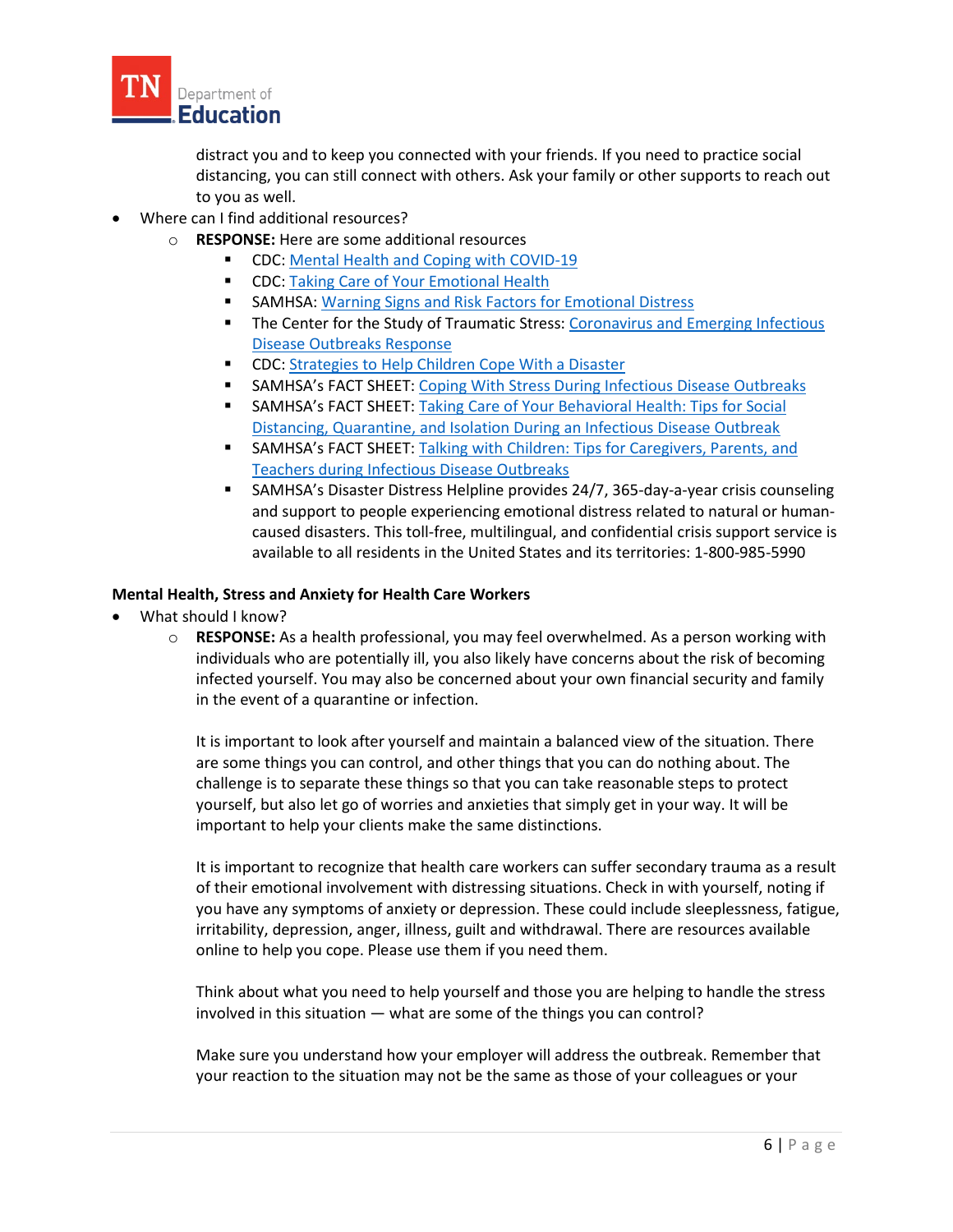

clients. Everybody reacts differently to stressors, including those brought on by this outbreak. Respect other people's feelings.

Maintain proper infection control techniques such as hand-washing and social distancing.

Make preparations for a couple of weeks at home, in case this becomes necessary. Consider what you may do if you are stuck at home and what you can do to put this time to positive use. If you have the resources to plan for disruptions in daycare, shopping, school, etc., it may be worth thinking these through proactively.

Check how realistically you are viewing the situation. The Centers for Disease Control and Prevention (CDC) has continually pointed out that the vast majority of individuals, even if they do get sick, will not become terribly ill. Avoid dramatic media and stick to credible sources of information, such as the CDC. Social media is not a great source of information.

Keep yourself grounded. Exercise, meditate. Talk to your friends on the phone if you can't see them in person. Try to get regular sleep and a healthy diet. It is not unusual for individuals to experience disruptions in both eating and sleeping during a crisis, and it is very important to try to maintain healthy habits, and to avoid strategies such as using drugs or alcohol to handle stress.

What are some of the things you can't control? Worrying will merely aggravate the situation.

All you can do is pay attention to those things above that you can control.

The infection is likely to spread through the population in unpredictable ways. There is nothing you can do about this. If you follow precautions you are less likely to get sick, but there are no guarantees.

There is some benefit to planning. But after you have a plan, move on and focus on living your life rather than worrying about the virus. Don't try to control other people's reactions. Listen and help people work through the facts concerning the virus, but understand that hyping or denying the existence of a threat is not helpful.

Visit the Center for the Study of Traumatic Stress page on Sustaining the Well-Being of Healthcare Personnel during Coronavirus and other Infectious Disease Outbreaks: [https://www.cstsonline.org/assets/media/documents/CSTS\\_FS\\_Sustaining\\_Well\\_Being\\_Hea](https://www.cstsonline.org/assets/media/documents/CSTS_FS_Sustaining_Well_Being_Healthcare_Personnel_during.pdf.pdf) [lthcare\\_Personnel\\_during.pdf.pdf](https://www.cstsonline.org/assets/media/documents/CSTS_FS_Sustaining_Well_Being_Healthcare_Personnel_during.pdf.pdf)

- Where can I find additional resources?
	- o **RESPONSE:** Here are some additional resources
		- **CDC:** Mental Health and Coping with COVID-19
		- **CDC: [Taking Care of Your Emotional Health](https://emergency.cdc.gov/coping/selfcare.asp)**
		- SAMHSA[: Warning Signs and Risk Factors for Emotional Distress](https://www.samhsa.gov/find-help/disaster-distress-helpline/warning-signs-risk-factors)
		- **The Center for the Study of Traumatic Stress: Coronavirus and Emerging Infectious** [Disease Outbreaks Response](https://www.cstsonline.org/resources/resource-master-list/coronavirus-and-emerging-infectious-disease-outbreaks-response)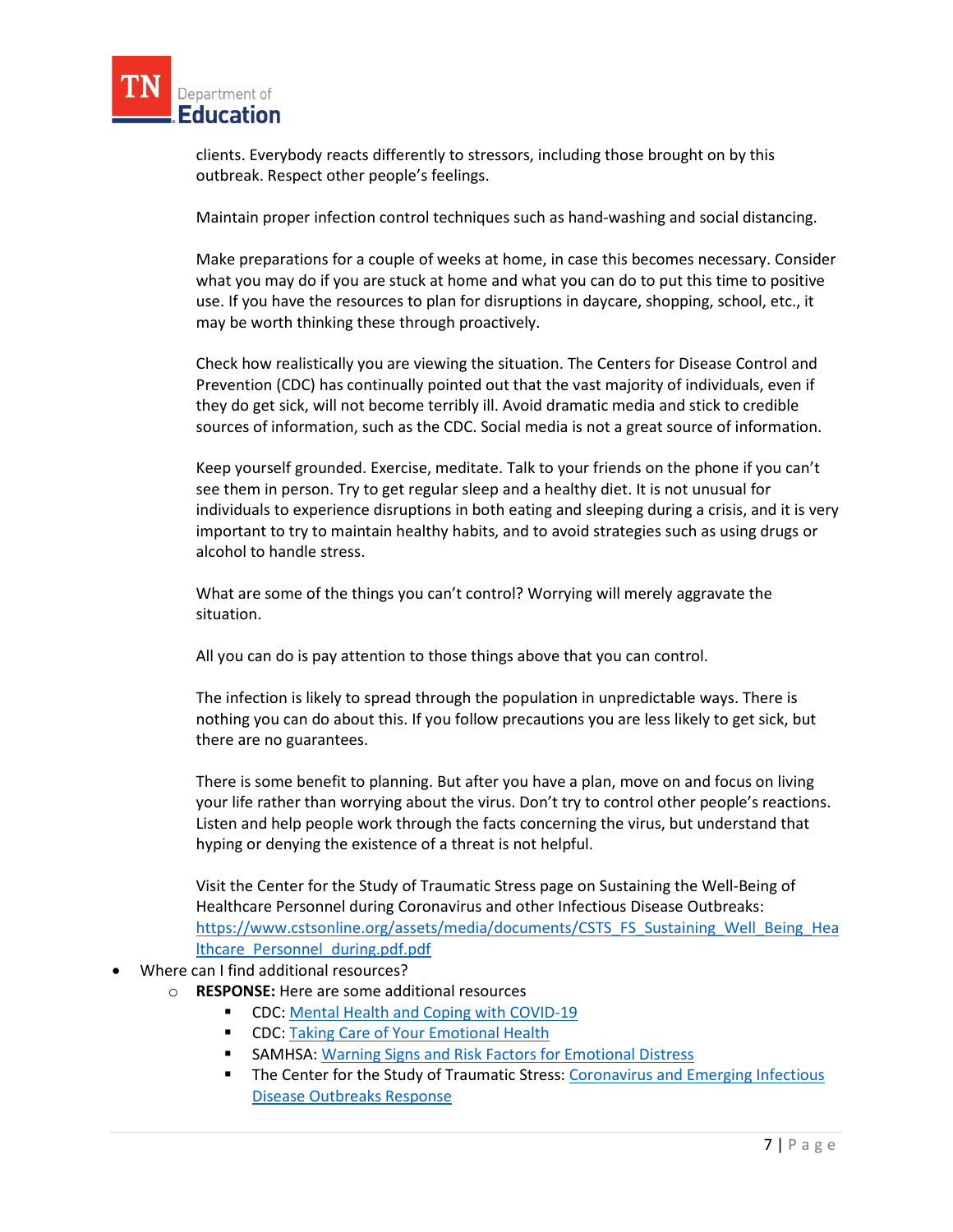

- CDC: [Strategies to Help Children Cope With a Disaster](https://www.cdc.gov/childrenindisasters/helping-children-cope.html)
- **SAMHSA's FACT SHEET:** [Coping With Stress During Infectious Disease Outbreaks](https://store.samhsa.gov/product/Coping-with-Stress-During-Infectious-Disease-Outbreaks/sma14-4885)
- **SAMHSA's FACT SHEET: Taking Care of Your Behavioral Health: Tips for Social** [Distancing, Quarantine, and Isolation During an Infectious Disease Outbreak](https://store.samhsa.gov/product/Taking-Care-of-Your-Behavioral-Health-During-an-Infectious-Disease-Outbreak/sma14-4894)
- SAMHSA's FACT SHEET: [Talking with Children: Tips for Caregivers, Parents, and](https://store.samhsa.gov/product/Talking-With-Children-Tips-for-Caregivers-Parents-and-Teachers-During-Infectious-Disease-Outbreaks/PEP20-01-01-006)  [Teachers during Infectious Disease Outbreaks](https://store.samhsa.gov/product/Talking-With-Children-Tips-for-Caregivers-Parents-and-Teachers-During-Infectious-Disease-Outbreaks/PEP20-01-01-006)
- <span id="page-7-0"></span> SAMHSA's Disaster Distress Helpline provides 24/7, 365-day-a-year crisis counseling and support to people experiencing emotional distress related to natural or humancaused disasters. This toll-free, multilingual, and confidential crisis support service is available to all residents in the United States and its territories: 1-800-985-5990

# **Mental Health, Stress and Anxiety for Older Adults and Adults with Disabilities**

- What are warning signs and risk factors that older adults and adults with disabilities may be experiencing emotional stress or anxiety?
	- o **RESPONSE:** Older adults and adults with disabilities who are impacted by an infectious disease outbreak are faced with difficult challenges. Many older adults already struggle to maintain social connections and meaningful activities because they may not have many friends and family members nearby, they may not drive, children are grown and they are likely retired. When asked to further limit contact with the public to reduce exposure to COVID-19, they may experience increased loneliness and isolation.

Additionally, many older adults and adults with disabilities are reliant on help from family, friends or paid caregivers. Fear of not having access to this care if the caregiver becomes sick can cause stress and anxiety.

Warnings signs of stress may include:

- **•** Difficulty concentrating on daily activities
- **Loss of interest in daily activities**
- **EXP** Crying spells, irritability or bursts of anger
- **•** Difficulty eating
- Sleep problems, like difficulty falling asleep, staying asleep or sleeping too much
- **Increasing physical distress symptoms such as headaches, stomach pains or** restlessness
- **Increased fatigue**
- **Feeling guilty, helpless or hopeless**

Older adults and adults with disabilities most at risk of experiencing severe emotional stress or anxiety include those with a history of:

- Exposure to other traumas, including severe accidents, abuse, assault, combat or rescue work
- **EXEC** Chronic medical illness or psychological disorders
- **EXEC** Chronic poverty, homelessness, or discrimination
- **Those who lost a loved one or friend involved in an infectious disease outbreak**
- Those who lack economic stability and/or knowledge of the English language
- **Dider adults that may lack mobility or independence**
- **Dider Adults who rely upon others for daily assistance**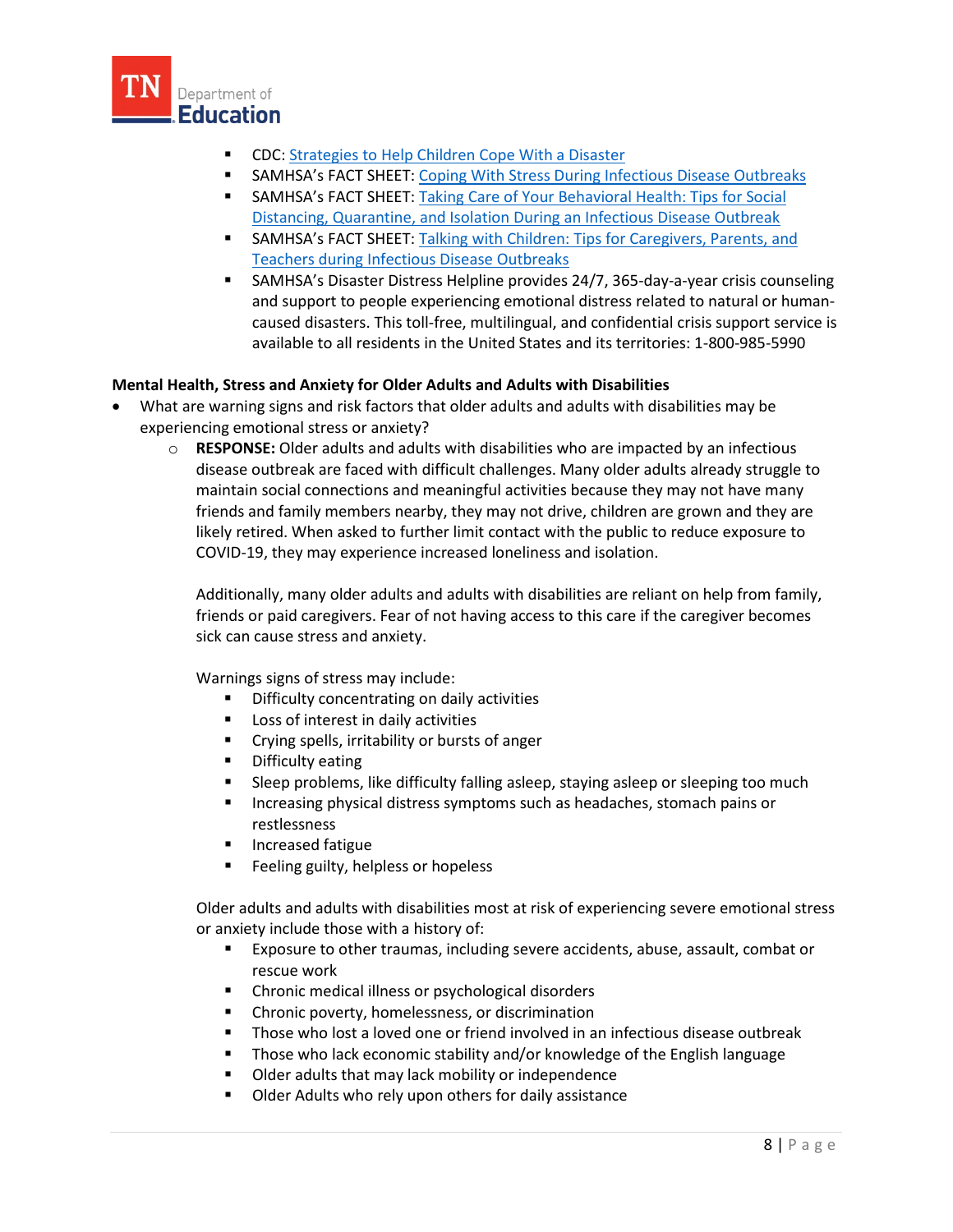

- What can older adults and adults with disabilities do to reduce emotional stress and anxiety?
	- o **RESPONSE:** Here are some ways to reduce emotional stress and anxiety:
		- Avoid excessive exposure to media coverage of COVID-19
		- Only consult legitimate sources, like the Centers for Disease Control and Prevention, for information about COVID-19
		- **Engage in activities that bring comfort or joy**
		- Take deep breaths, stretch or meditate
		- **Try to eat healthy, well-balanced meals, exercise regularly, get plenty of sleep and** avoid alcohol and drugs
		- Make time to unwind and remember that strong feelings will fade
		- **Share your concerns and how you are feeling with a friend or family member**
		- Call your health care provider if stress reactions interfere with your daily activities for several days in a row
		- **EXEC** Avoid making major life decisions
		- Be especially aware of scams related to COVID-19. The Federal Trade Commission has identified several of them and is offering tips to protect yourself and others: [https://www.consumer.ftc.gov/features/coronavirus-scams-what-ftc-doing.](https://www.consumer.ftc.gov/features/coronavirus-scams-what-ftc-doing)
		- SAMHSA's Disaster Distress Helpline provides 24/7, 365-day-a-year crisis counseling and support to people experiencing emotional distress related to natural or humancaused disasters. This toll-free, multilingual, and confidential crisis support service is available to all residents in the United States and its territories: 1-800-985-5990
- Where can I find additional resources?
	- o **RESPONSE:** Here are some additional resources
		- **CDC:** Mental Health and Coping with COVID-19
		- **CDC: [Taking Care of Your Emotional Health](https://emergency.cdc.gov/coping/selfcare.asp)**
		- **SAMHSA[: Warning Signs and Risk Factors for Emotional Distress](https://www.samhsa.gov/find-help/disaster-distress-helpline/warning-signs-risk-factors)**
		- **The Center for the Study of Traumatic Stress: Coronavirus and Emerging** [Infectious Disease Outbreaks Response](https://www.cstsonline.org/resources/resource-master-list/coronavirus-and-emerging-infectious-disease-outbreaks-response)
		- **CDC:** [Strategies to Help Children Cope With a Disaster](https://www.cdc.gov/childrenindisasters/helping-children-cope.html)
		- **SAMHSA's FACT SHEET: [Coping With Stress During Infectious Disease Outbreaks](https://store.samhsa.gov/product/Coping-with-Stress-During-Infectious-Disease-Outbreaks/sma14-4885)**
		- **SAMHSA's FACT SHEET: Taking Care of Your Behavioral Health: Tips for Social**
		- [Distancing, Quarantine, and Isolation During an Infectious Disease Outbreak](https://store.samhsa.gov/product/Taking-Care-of-Your-Behavioral-Health-During-an-Infectious-Disease-Outbreak/sma14-4894)
		- SAMHSA's FACT SHEET: [Talking with Children: Tips for Caregivers, Parents, and](https://store.samhsa.gov/product/Talking-With-Children-Tips-for-Caregivers-Parents-and-Teachers-During-Infectious-Disease-Outbreaks/PEP20-01-01-006)  [Teachers during Infectious Disease Outbreaks](https://store.samhsa.gov/product/Talking-With-Children-Tips-for-Caregivers-Parents-and-Teachers-During-Infectious-Disease-Outbreaks/PEP20-01-01-006)

 SAMHSA's Disaster Distress Helpline provides 24/7, 365-day-a-year crisis counseling and support to people experiencing emotional distress related to natural or human-caused disasters. This toll-free, multilingual, and confidential crisis support service is available to all residents in the United States and its territories: 1- 800-985-5990

Help is always available through the following resources:

 State Crisis Line: 1-855-CRISIS-1 (i-855-274-7471) National Prevention Lifeline: 1-800-273-TALK (1-800-273-8255) Crisis Text Line: Test TN to 741 741